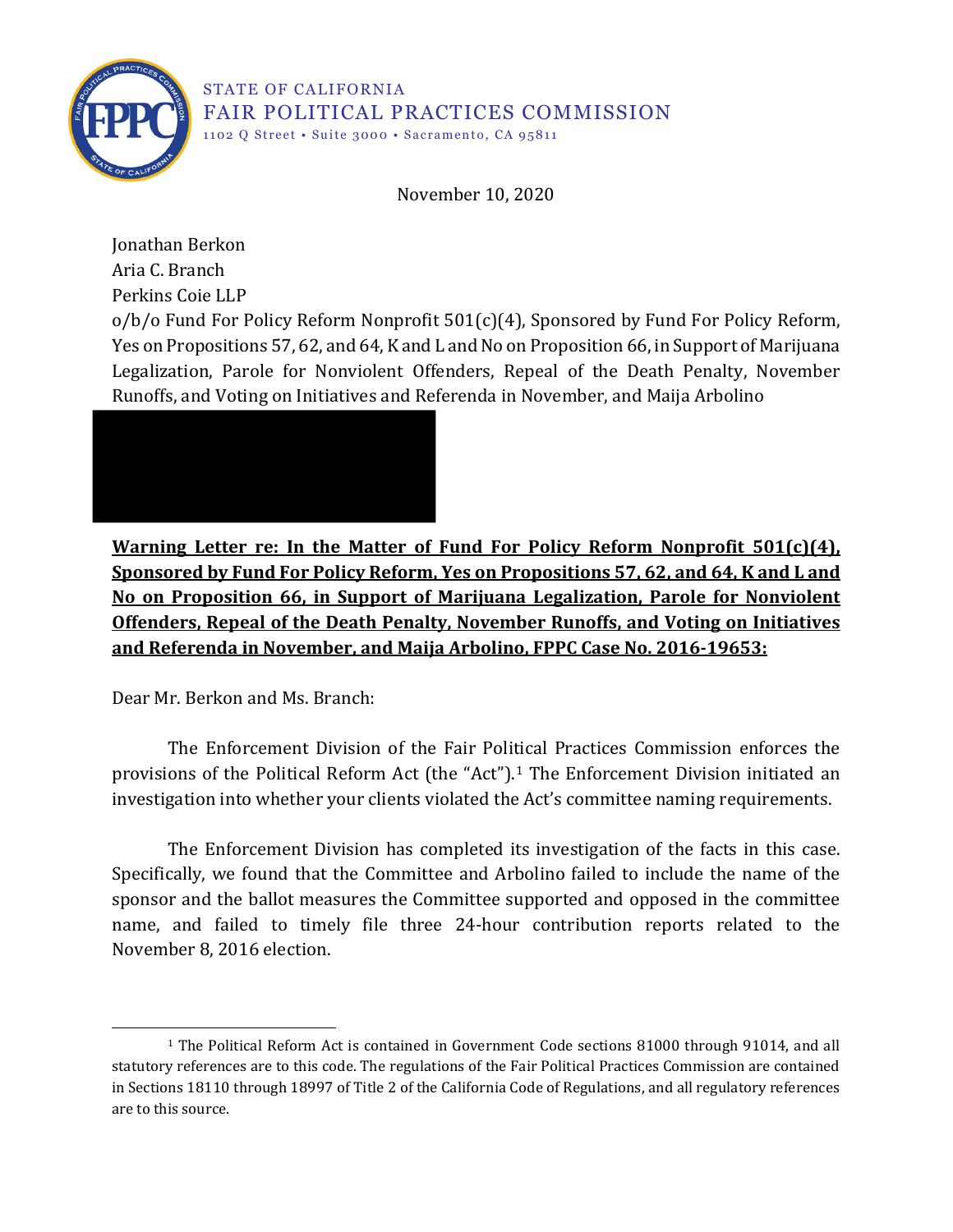The Act requires the name of a sponsored committee to include the name of its sponsor.2 And a committee which is primarily formed to support or oppose a ballot measure must include the measure designations and whether the committee supports or opposes each measure in its committee name.3 Also, a primarily formed committee that makes or receives a late contribution must report this contribution on a 24-hour contribution report filed within 24-hours of making or receiving the contribution.4

Your client's actions violated the Act because the Committee and Arbolino failed to include the name of the sponsor and the ballot measures the Committee supported and opposed in the Committee's committee name. The Committee and Arbolino also failed to timely file three 24-hour contribution reports for contributions totaling \$2,670,000.

However, the Enforcement Division has decided to close this case with a warning letter.

Regarding the committee naming violations, the Committee and Arbolino failed to identify the Committee as a sponsored committee and failed to identify the sponsor name in the Committee's name. But, since the name of the committee shares the name of the sponsor, there is minimal public harm from that omission.

Additionally, when the Committee and Arbolino learned of the violations from the Enforcement Division, they made the recommended changes to the Committee's name. But despite following the instructions from the Commission regarding the committee naming requirements, the SOS filing system would not allow the Committee to change the name in its campaign statements. The evidence shows that the SOS directed the Committee to file the amended Form 410 in paper with the full name and stated that the name would be updated in SOS's system after the paper version was received and when time allowed. In the meantime, other campaign statements were due, and the SOS system continued to include the incorrect committee name.

Even so, the Committee and Arbolino disclosed all of the Committee's activity in preelection statements timely filed before the election, including all of the funds received from its sponsor and the contributions it made to other committees. Additionally, the Committee and Arbolino properly included the Committee's full name in its Form T-10 filed with the Commission on October 26, 2016. That form was not part of the SOS system.

<sup>2</sup> §§ 84102 and 84106.

<sup>3</sup> § 84107.

<sup>4</sup> § 84203.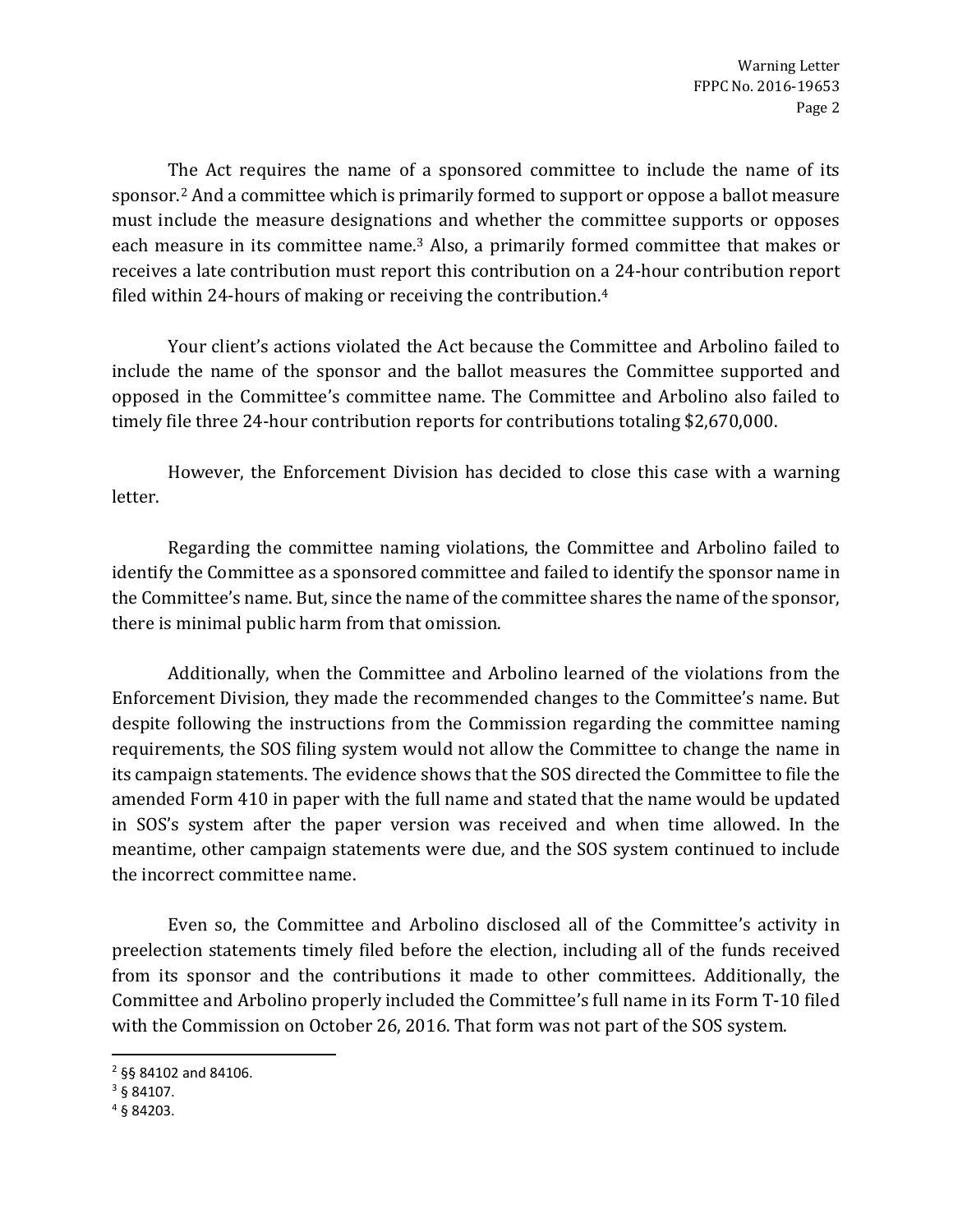Lastly, none of the Committee's contributions triggered advertisement disclosure requirements, so there were no incorrect or misleading advertisement disclosures as a result of the incorrect committee name.

Regarding the 24-hour contribution reports, the Committee did not make contributions directly to ballot measure committees. Instead the Committee made contributions to other multipurpose organizations who qualified as primarily formed ballot measure committees. At a later date, these committees made contributions to ballot measure committees and, using the last in, first out accounting method, identified the Committee as a contributor. Under these circumstances, the Committee and Arbolino were dependent upon the other committees to notify the Committee and Arbolino when those committees made contributions that required 24-hour disclosure. The Committee and Arbolino produced evidence that showed that the Committee and Arbolino filed the 24-hour contribution reports within 24 hours of receiving notices from the other committees of the late contributions. The evidence also showed that three out of five of the notices were sent to the Committee after 24 hours had passed from the time the late contributions were made.

But all of the Committee's 24-hour contribution reports were filed before the election (two were filed timely), and outside of the last 16 days before the election. And all of the contributions were also disclosed on timely filed preelection campaign statements. Additionally, the other committees disclosed all of the contributions from the Committee to the ballot measure committees.

This letter serves as a written warning. The information in this matter will be retained and may be considered should an enforcement action become necessary based on newly discovered information or future conduct. Failure to comply with the provisions of the Act in the future will result in monetary penalties of up to \$5,000 for each violation.

A warning letter is an Enforcement Division case resolution without administrative prosecution or fine. The Commission has adopted Regulation 18360.1 to authorize the Enforcement Division to issue warning letters to conclude cases in specified circumstances. However, the warning letter resolution does not provide you with the opportunity for a probable cause hearing or hearing before an Administrative Law Judge or the Commission. If you wish to avail yourself of these proceedings by requesting that your case proceed with prosecution rather than a warning, please notify us within ten (10) days from the date of this letter. Upon this notification, the Enforcement Division will rescind this warning letter and proceed with administrative prosecution of this case. If we do not receive such notification,